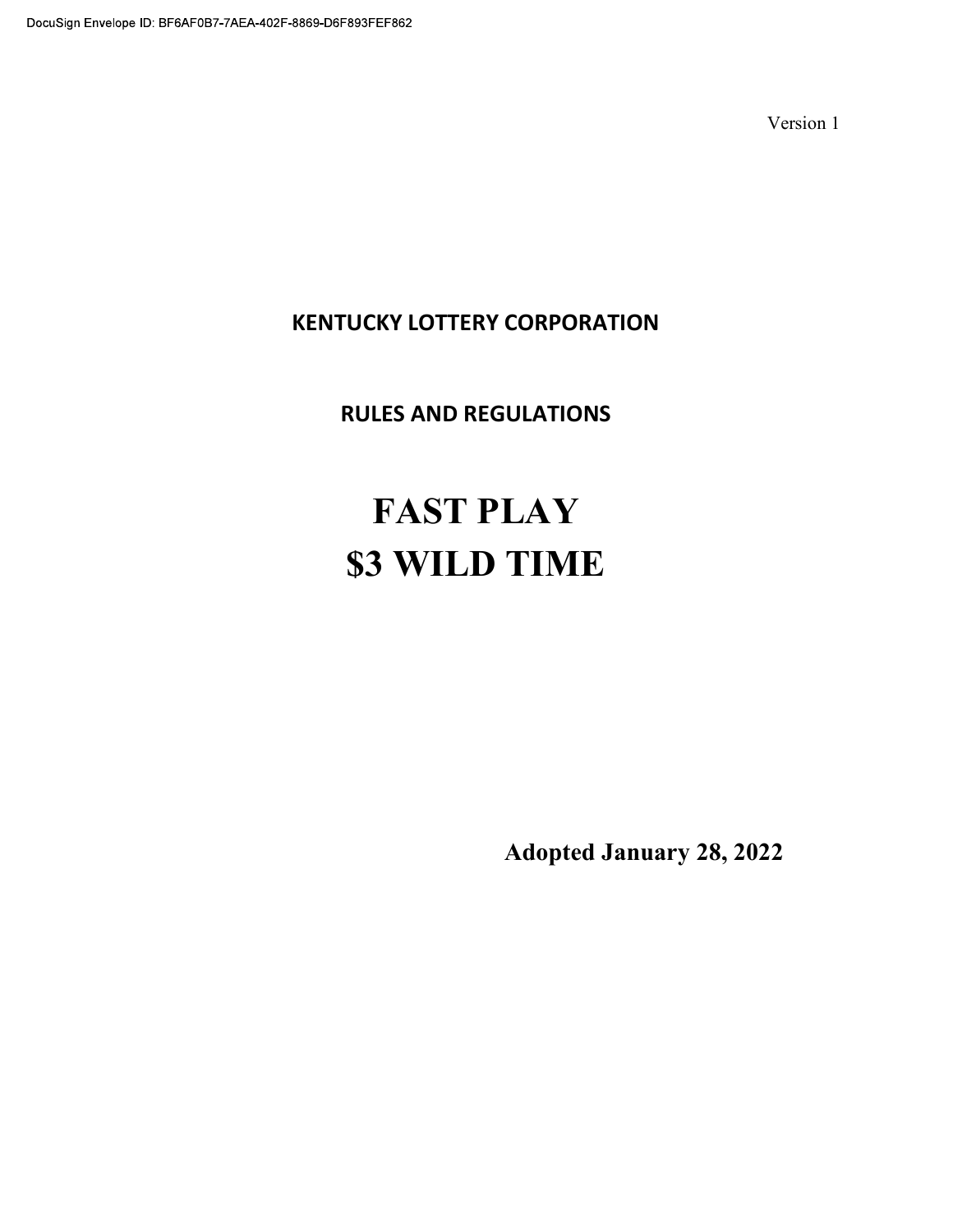#### KENTUCKY LOTTERY CORPORATION

#### GAME RULES AND REGULATIONS

# FAST PLAY \$3 WILD TIME

#### 1. CREATION

Pursuant to the laws creating and governing the Kentucky Lottery Corporation, there is hereby created an instant terminal game, Fast Play, hereinafter called "FAST PLAY \$3 WILD TIME" which shall be conducted pursuant to these Rules and Regulations and KRS Chapter 154A and shall continue until the President publicly announces a termination date. FAST PLAY \$3 WILD TIME is one game in a series of Fast Play games which all contribute to a Rolling Jackpot.

Sales of FAST PLAY \$3 WILD TIME are effective at the start of business on or about March 28, 2022, at approximately 5:00 a.m. ET, or as announced by the Lottery. Fast Play games, including \$3 WILD TIME, are not available for purchase through iLottery.

#### 2. DEFINITIONS

The following words and terms shall have the following meaning unless otherwise indicated:

- (a)  $KLC$  or Lottery The Kentucky Lottery Corporation.
- (b) President President of the Kentucky Lottery Corporation or any other person to whom the President's authority is lawfully delegated.
- $\textbf{(c)}$  **FAST PLAY game** Fast Play games are an immediate print and play terminal game. They are designed to provide players with instant gameplay results that are generated by a host computer and printed by a lottery terminal. The player does not select his or her own numbers or play symbols. The outcome is determined by the system at the point of purchase (the Drawing) and is not determined by a scheduled drawing or by the skill or judgment of the player. The system distributes outcomes based on the probabilities within the prize structure. The display of the play symbols is for entertainment purposes only. Fast Play games may participate in a Rolling Jackpot, as set forth in the rules and regulations for each game.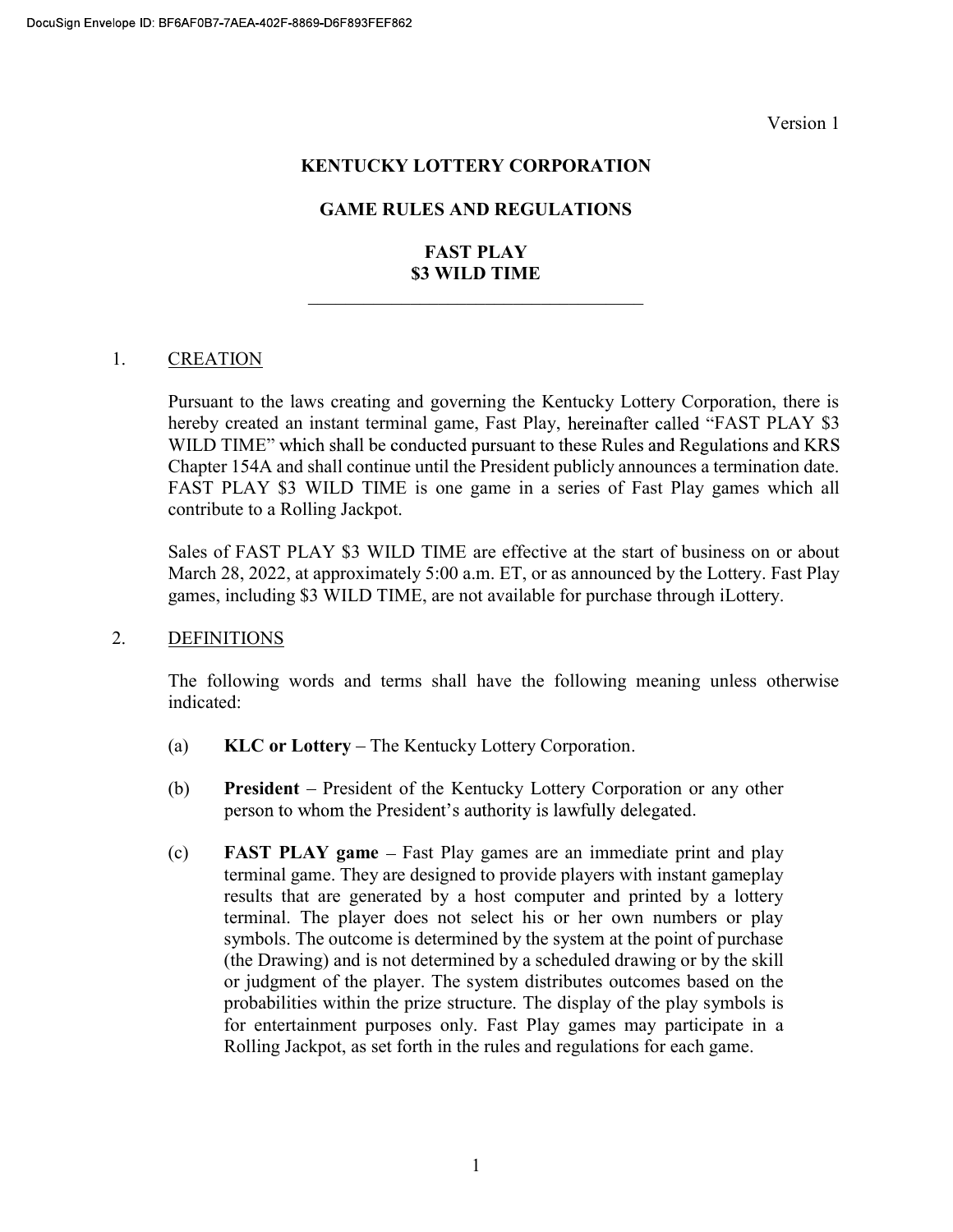- (d) WINNING NUMBERS  $-$  Three (3) computer-selected numbers from the WINNING NUMBERS Symbol Bank displayed on each Ticket from a field of forty (01-40).
- (e) YOUR NUMBERS  $-$  Twelve (12) computer-selected numbers from the YOUR NUMBERS symbol bank from a field of forty (01-40) displayed in three (3) rows with four (4) numbers in each row within a bill symbol.
- (f) WINNING NUMBERS and YOUR NUMBERS Symbol Bank:

| $1\quad 2\quad 3\quad 4\quad 5$ |  |  |
|---------------------------------|--|--|
| 6 7 8 9 10                      |  |  |
| 11 12 13 14 15                  |  |  |
| 16 17 18 19 20                  |  |  |
| 21 22 23 24 25                  |  |  |
| 26 27 28 29 30                  |  |  |
| 31 32 33 34 35                  |  |  |
| 36 37 38 39 40                  |  |  |

- (g) **PRIZE AMOUNTS** Twelve  $(12)$  computer-selected PRIZE amounts from the PRIZE Symbol Bank appearing below each YOUR NUMBERS symbol.
- (h) PRIZE Symbol Bank -

| \$3 | S5. | <b>S10</b>     | \$15 | \$20                                   | \$25 |
|-----|-----|----------------|------|----------------------------------------|------|
|     |     |                |      | \$50 \$100 \$200 \$500 \$1,000 \$2,000 |      |
|     |     | <b>JACKPOT</b> |      |                                        |      |

- (i) ROLLING JACKPOT  $-30\%$  of sales from each Fast Play ticket sold will be rolled into the single Fast Play rolling jackpot fund which includes sales from all participating Fast Play games. The percentage of the rolling jackpot paid to the winner (10%, 20%, 30%, 50%, or 100%) will depend on the price point of the Fast Play ticket purchased.
- (j) **ESTIMATED JACKPOT** At the time of purchase, the "Current Estimated Fast Play Jackpot" amount will print at the top of every \$3 WILD TIME ticket. If a jackpot win is triggered by a FAST PLAY \$3 WILD TIME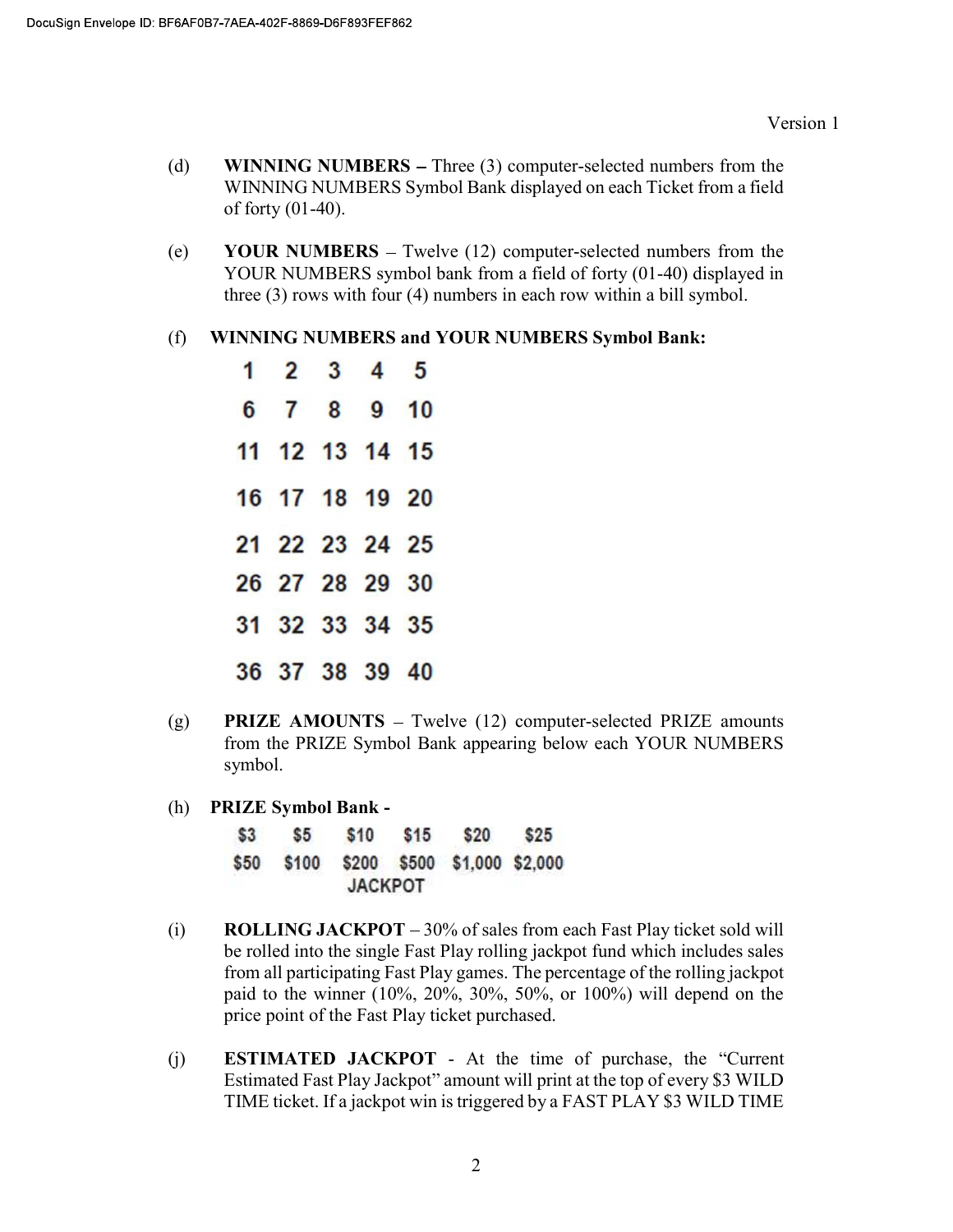purchase, the player will receive thirty percent (30%) of the Current Estimated Jackpot fund printed on the ticket rounded down to the nearest whole dollar (the difference is the "breakage"). The rolling jackpot amount will be reduced by the thirty percent (30%) won by the player, shall reset to \$10,000, and then will continue to increase with each purchase of a Fast Play ticket.

- (k) Retailer A person licensed to sell lottery tickets who has been approved and contracted with to sell Kentucky FAST PLAY \$3 WILD TIME tickets.
- (1) Ticket A Kentucky FAST PLAY  $$3$  WILD TIME Ticket, if produced by a Retailer or a self-service vending machine in an authorized manner. A \$3 WILD TIME Ticket shall include the following information:
	- Current Estimated Jackpot Amount
	- How to Play section
	- Reveal Area
	- Ticket Price
	- External serial number
	- Date/time ticket printed
	- Ticket barcode  $\bullet$

This Ticket shall be the only valid proof of the player's purchase and shall be the only valid receipt for claiming or redeeming a prize.

# 3. PURPOSE AND GENERAL DESCRIPTION

Each FAST PLAY \$3 WILD TIME Ticket play area will contain three (3) WINNING NUMBERS and twelve (12) YOUR NUMBERS. The purpose of the FAST PLAY \$3 WILD TIME game shall be to match any of YOUR NUMBERS to any of the WINNING NUMBERS to win the corresponding PRIZE amount directly below the matching YOUR NUMBER. A player can win up to three (3) times and up to Two Thousand Dollars (\$2,000), excluding the Jackpot, on a FAST PLAY \$3 WILD TIME ticket.

If a player gets "Jackpot" below a match of any YOUR NUMBERS to any of the WINNING NUMBERS, the player shall win 30% of the Current Estimated Jackpot amount printed on the Ticket. The Rolling Jackpot amount will be reduced by the thirty percent (30%) won by the player. The Rolling Jackpot for the \$3 WILD TIME Fast Play Game shall begin at a minimum of \$10,000.00 and shall grow as subsequent Tickets are sold, until the Rolling Jackpot is won. If a player wins the Jackpot, no other prizes will be won on the ticket other than the Jackpot prize.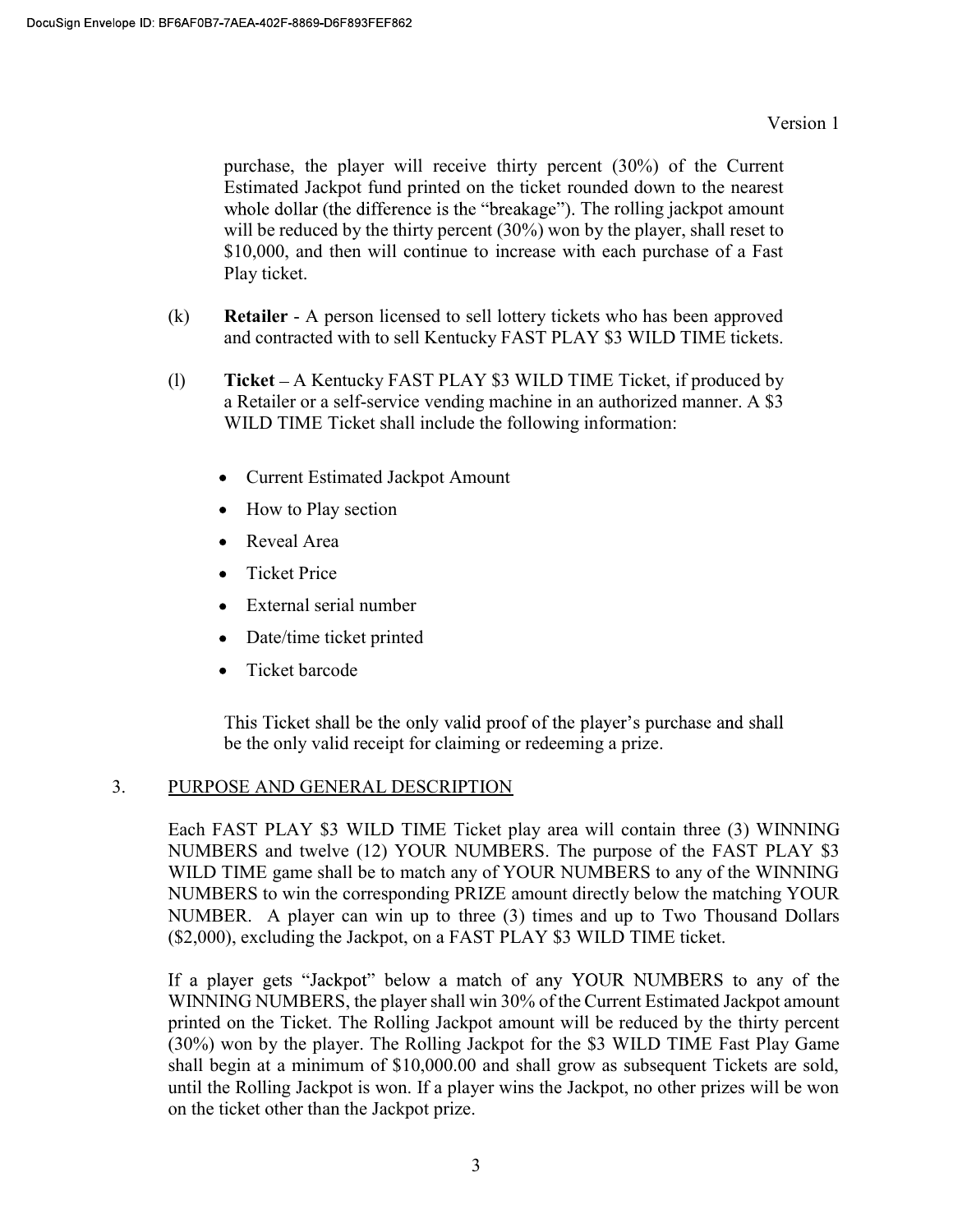All prizes won on a FAST PLAY \$3 WILD TIME ticket must be claimed within 180 days of purchase.

#### 4. TICKET SALES RETAILERS

- (a) FAST PLAY \$3 WILD TIME Ticket sales may only be made through such duly licensed Retailers as the President will appoint and contract with as provided in the Lottery's governing statutes, rules and regulations (relating to Ticket sales retailers).
- (b) The Lottery may, at its discretion, terminate sales, without prior notice, by any retailer upon the grounds set forth in the Retailer contract (and any amendments thereto) in KRS Chapter 154A, and in any administrative regulations adopted from time to time by the Lottery, copies of which may be obtained from the Lottery's corporate headquarters upon written request.

#### 5. TICKET PRICE

The cost of FAST PLAY \$3 WILD TIME is three dollars (\$3.00) per ticket.

#### 6. TICKET CHARACTERISTICS AND RESTRICTIONS FOR TICKET PURCHASES FROM RETAILERS

- (a) Tickets may be purchased from a terminal operated by a Retailer or purchased from a designated self-service vending machine at certain Retailer locations where available.
	- (1) To purchase a Ticket from a terminal operated by a Retailer, the player verbally asks a Retailer for a FAST PLAY \$3 WILD TIME ticket, remits payment to the Retailer for the price of the Ticket, and the Retailer will print a Ticket for the player.
	- (2) To purchase a Ticket from a self-service vending machine, the player follows the instructions on the screen and must insert payment for the price of the Ticket into the vending machine. The vending machine will then issue a Ticket to the player.
- (b) "Play It Again" is not available for a FAST PLAY \$3 WILD TIME Ticket.
- (c) A FAST PLAY \$3 WILD TIME Ticket may not be canceled.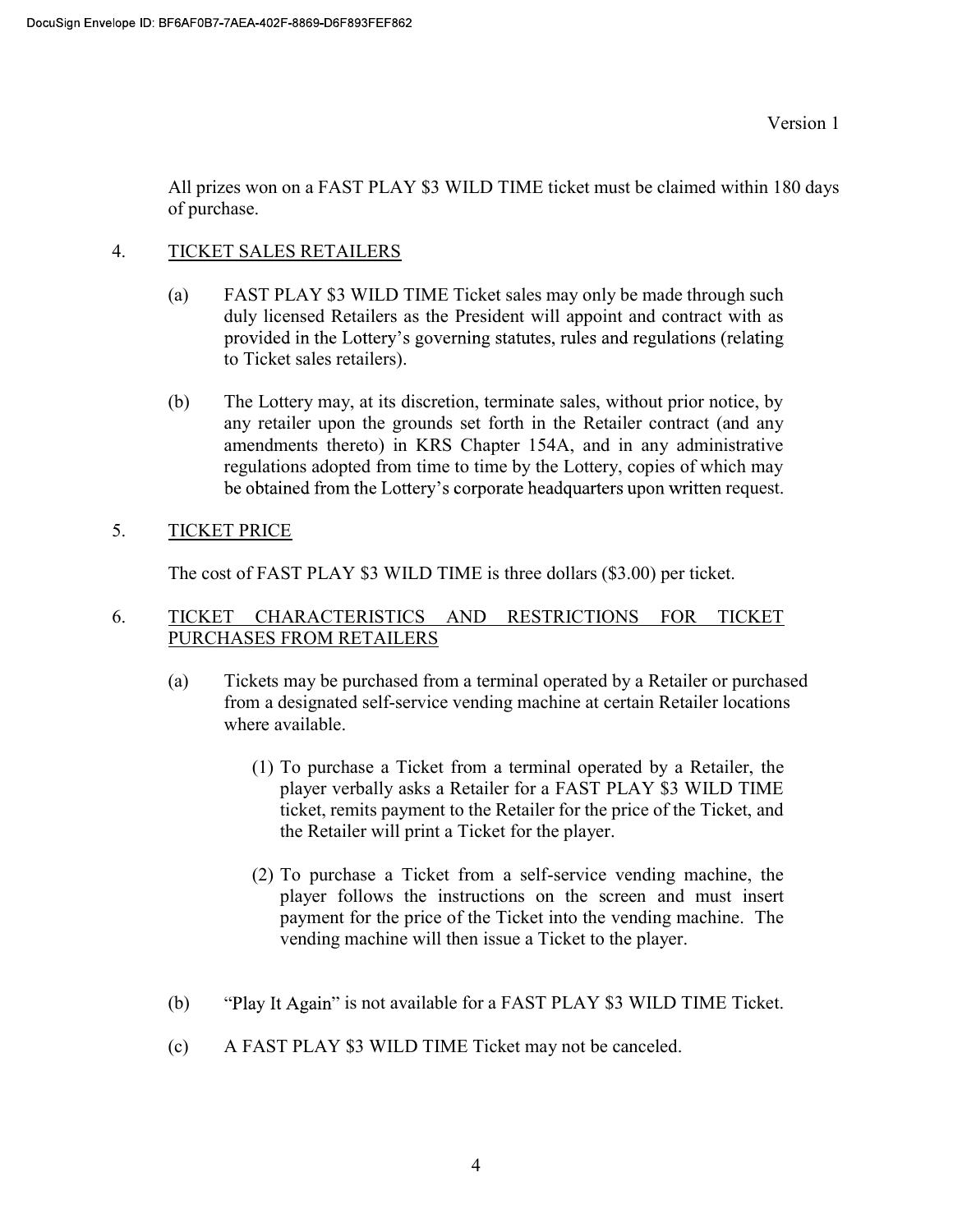(d) By purchasing a Kentucky FAST PLAY \$3 WILD TIME Ticket, the player agrees to abide by these Rules and Regulations, as determined by the Lottery.

# 7. TICKET RESPONSIBILITY FOR TICKETS PURCHASED FROM A RETAILER

- (a) A winning Kentucky FAST PLAY \$3 WILD TIME Ticket purchased from a Retailer is deemed to be a bearer instrument until a name is affixed upon the Ticket in the designated area. At that time the Ticket is deemed to be owned for all purposes by the person(s) so named;
- (b) The Lottery shall not be responsible for lost or stolen Kentucky FAST PLAY \$3 WILD TIME Tickets;
- (c) The Lottery shall not be responsible for Kentucky FAST PLAY \$3 WILD TIME Tickets redeemed in error by a player from a Kentucky FAST PLAY \$3 WILD TIME Retailer.

# 8. TICKET VALIDATION REQUIREMENTS FOR TICKETS PURCHASED FROM A RETAILER

- (a) Valid Tickets  $-$  In order to be deemed a valid Kentucky FAST PLAY \$3 WILD TIME Ticket purchased from a Retailer, the apparent winning Ticket must be presented and all of the following conditions must be met:
	- (1) The Ticket validation serial number must be present in its entirety. The validation serial number and the selected numbers must both correspond to the computer validation records maintained by the Lottery or its designated draw games vendor;
	- (2) The Ticket must be intact;
	- (3) The Ticket must not be mutilated, altered, reconstituted or tampered with in any manner;
	- (4) The Ticket must not be counterfeit or an exact duplicate of another winning Ticket;
	- (5) The Ticket must have been issued by the Lottery through an on-line Kentucky FAST PLAY \$3 WILD TIME Retailer in an authorized manner;
	- (6) The Ticket must not have been stolen;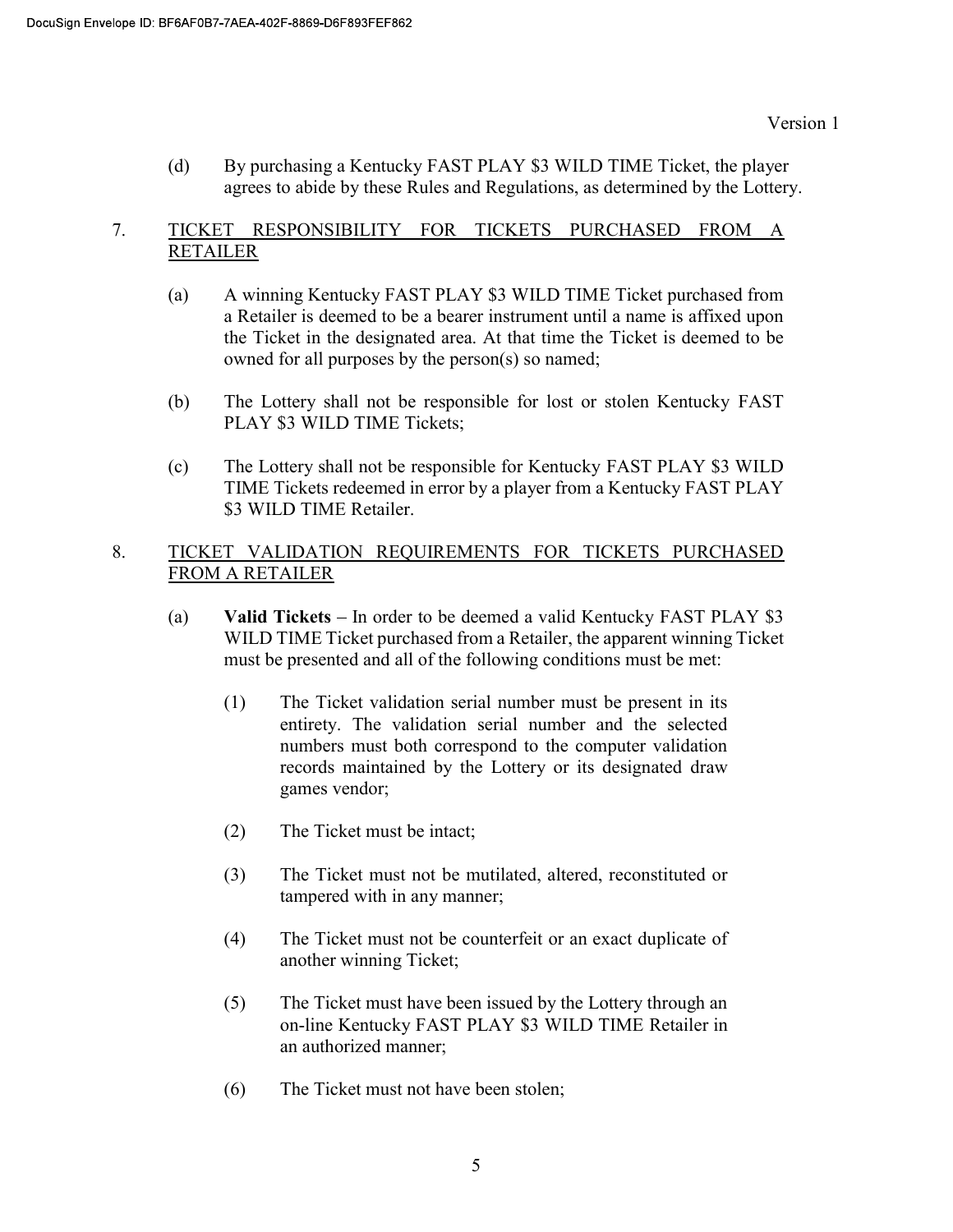- (7) The Ticket must be validated in accordance with Section 10 (relating to procedures for claiming and payment of prizes) and submitted for payment within one hundred eighty days (180) days of the purchase date printed on the Ticket;
- (8) The WINNING NUMBERS and YOUR NUMBERS and PRIZE amounts on the Ticket must be as specified in Section 2 (Definitions, Ticket);
- (9) The Ticket data must have been recorded on the central computer system and the Ticket data must match this computer data in every respect;
- (10) The validation data of an apparent winning Ticket must appear on the official file of winning Tickets and a Ticket with that exact data must not have been previously paid;
- (11) The Ticket must not be misregistered, defectively printed or printed or produced in error to an extent that it cannot be processed by the Lottery;
- (12) The Ticket must pass all other confidential security checks of the Lottery;
- (13) By submitting a Kentucky FAST PLAY \$3 WILD TIME Ticket for validation, the player agrees to abide by the Rules and Regulations pertaining to Kentucky FAST PLAY \$3 WILD TIME, as determined by the President;
- (14) There must not be any other breach of these Rules and Regulations in relation to the Ticket which, in the opinion of the President, justifies disqualification.
- (b) Invalid or Defective Tickets Any Ticket purchased from a Retailer or from a self-service vending machine and not passing all of the validation criteria in this subsection shall be considered void and shall not be paid paid in accordance with KRS Ch. 154A.
	- (1) The determination of the President in regard to invalid or defective Tickets shall be final and binding. At the President's discretion, an invalid Ticket may be replaced with a Ticket of equivalent sales price from any current Lottery game;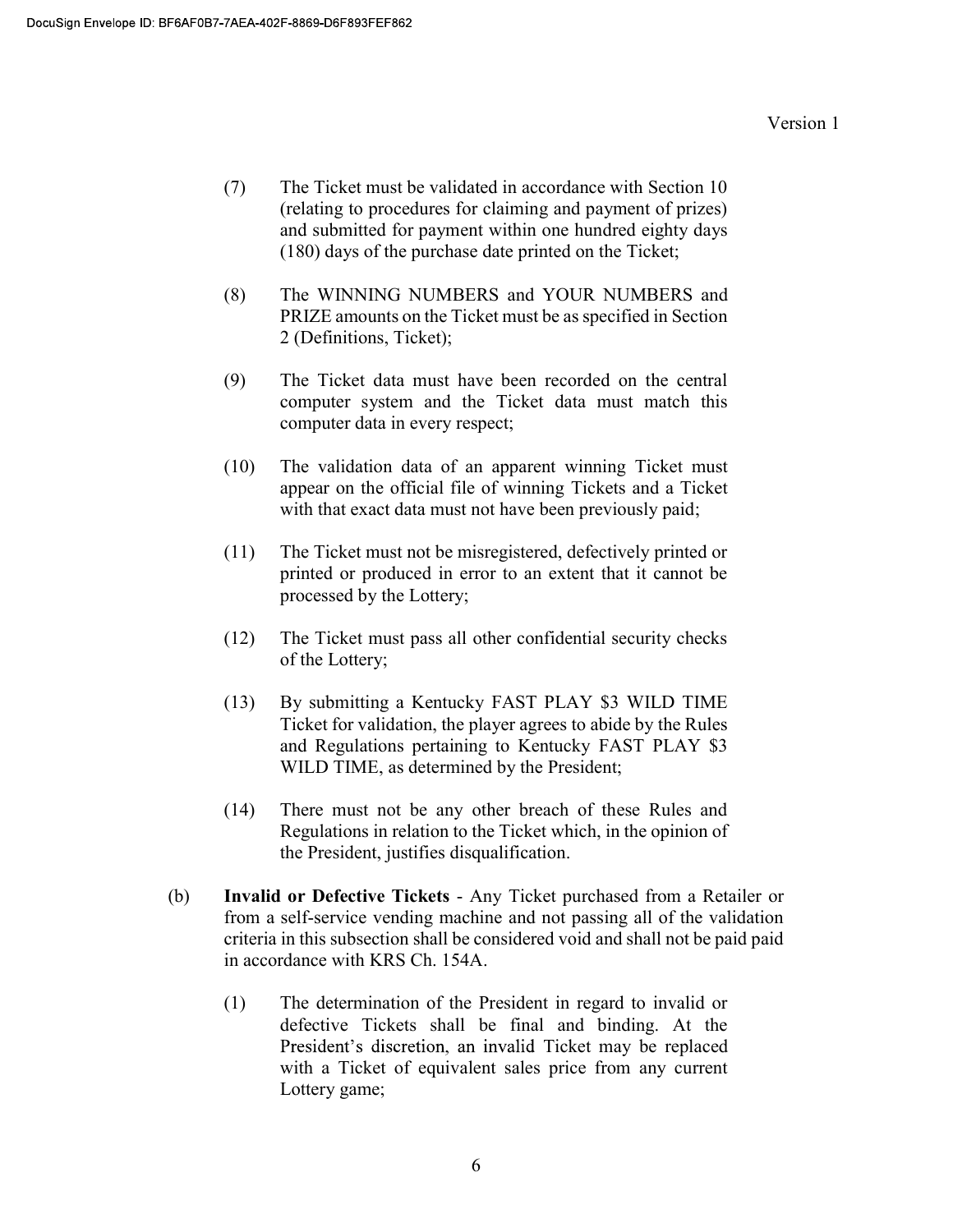- (2) In the event a defective Ticket is purchased or in the event the President determines to adjust an error, the sole and exclusive remedy shall be the replacement of such defective and erroneous Ticket with a Ticket of equivalent sales price from any current Lottery game;
- (3) In the event a Ticket is not paid by the Lottery and a dispute occurs as to whether the Ticket is a winning Ticket, the Lottery may, at its option, replace the Ticket as provided in paragraph (2) of this subsection. This shall be the sole and exclusive remedy of the holder of the Ticket.

#### 9. PROCEDURES FOR CLAIMING AND PAYMENT OF PRIZES WON ON TICKETS PURCHASED FROM RETAILERS

- (a) Prizes won on a FAST PLAY \$3 WILD TIME Ticket shall be claimed within one hundred and eighty (180) days following the date of purchase which appears on the winning Ticket. Such prizes shall be claimed as set forth below or as otherwise directed by the Lottery.
- (b) Tickets having a total cash prize value up to Six Hundred Dollars (\$600.00) may be claimed within one hundred and eighty (180) days following the date of the Drawing in which the prize was won and may be claimed by:
	- (i) presenting the Ticket at any Retailer, provided that such Retailer has sufficient funds available for payment, or at any authorized KLC Cashing Agent;
	- (ii) presenting the Ticket at Lottery headquarters located at 1011 West Main Street, Louisville, Kentucky 40202; or
	- (iii) mailing the signed winning Ticket and an official Lottery claim form to: Kentucky Lottery Corporation, Claims Dept. 100, Louisville, Kentucky 40287-0001.
- (c) Tickets having a total cash prize value of over Six Hundred Dollars (\$600.00) and up to Five Thousand Dollars (\$5,000).
	- (i) Tickets having a total cash prize value of over Six Hundred Dollars (\$600.00) and up to Five Thousand Dollars (\$5,000) may be claimed within one hundred and eighty days (180) days following the date of the Drawing in which the prize was won by presenting the Ticket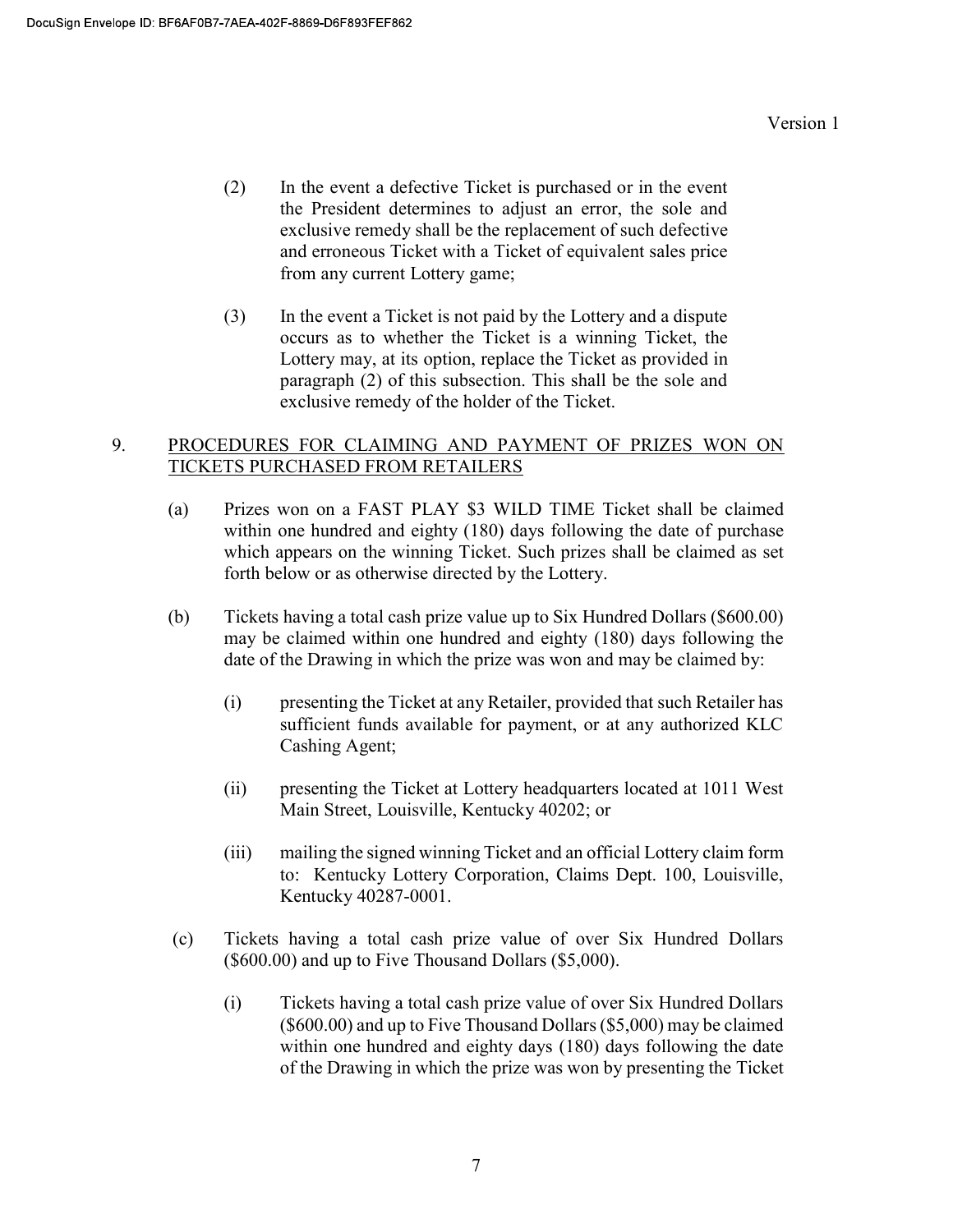at any Retailer location that is an authorized cashing agent or in any manner specified in subsection (b) (ii), or (iii) of this section.

- (d) Tickets having a total cash prize value of over Five Thousand Dollars (\$5,000) and up to Twenty Five Thousand Dollars (\$25,000) may be claimed at the Lottery headquarters located at 1011 West Main Street, Louisville, Kentucky 40302 or designated cashing agents may be authorized to cash prizes up to \$25,000.00 within ninety (90) days following the date of the Drawing in which the prize was won; however, Tickets having a total cash prize value over Five Thousand Dollars (\$5,000) not claimed within ninety (90) days must be claimed within one hundred eighty (180) days following the date of the Drawing in which the prize was won by presenting the Ticket in the manner specified in subsection (b) (ii), or (iii) of this section.
- (e) Tickets having a total cash prize value of over Twenty Five Thousand Dollars (\$25,000) must be claimed at the Lottery headquarters located at 1011 West Main Street, Louisville, Kentucky.
- (f) The Kentucky Lottery Corporation reserves the right in its sole discretion to increase the total cash prize values that may be claimed at cashing agents. Players can contact the Lottery headquarters or a Lottery Retailer for current cashing limits.
- (g) In the event a single Ticket contains multiple wins, the prize amounts shall be added together and shall be paid in accordance with the prize payment limits specified in subsections (b) through (e) of this section.
- (h) The payment of prizes to persons under eighteen (18) years of age and to those persons who may die before receiving any or all of a particular prize shall be paid in accordance with KRS 154A.110 (relating to prizes payable after the death of a prize winner and payment to persons under eighteen (18) years of age), and rules promulgated with respect thereto.
- (i) The Lottery shall be discharged of any and all liability after payment of prizes as provided in KRS 154A.110(4) (relating to discharge of Lottery liability upon payment).

# 10. DETERMINATION OF PRIZE WINNERS AND PROBABILITY OF WINNING

(a) The overall odds of winning FAST PLAY \$3 WILD TIME are as follows: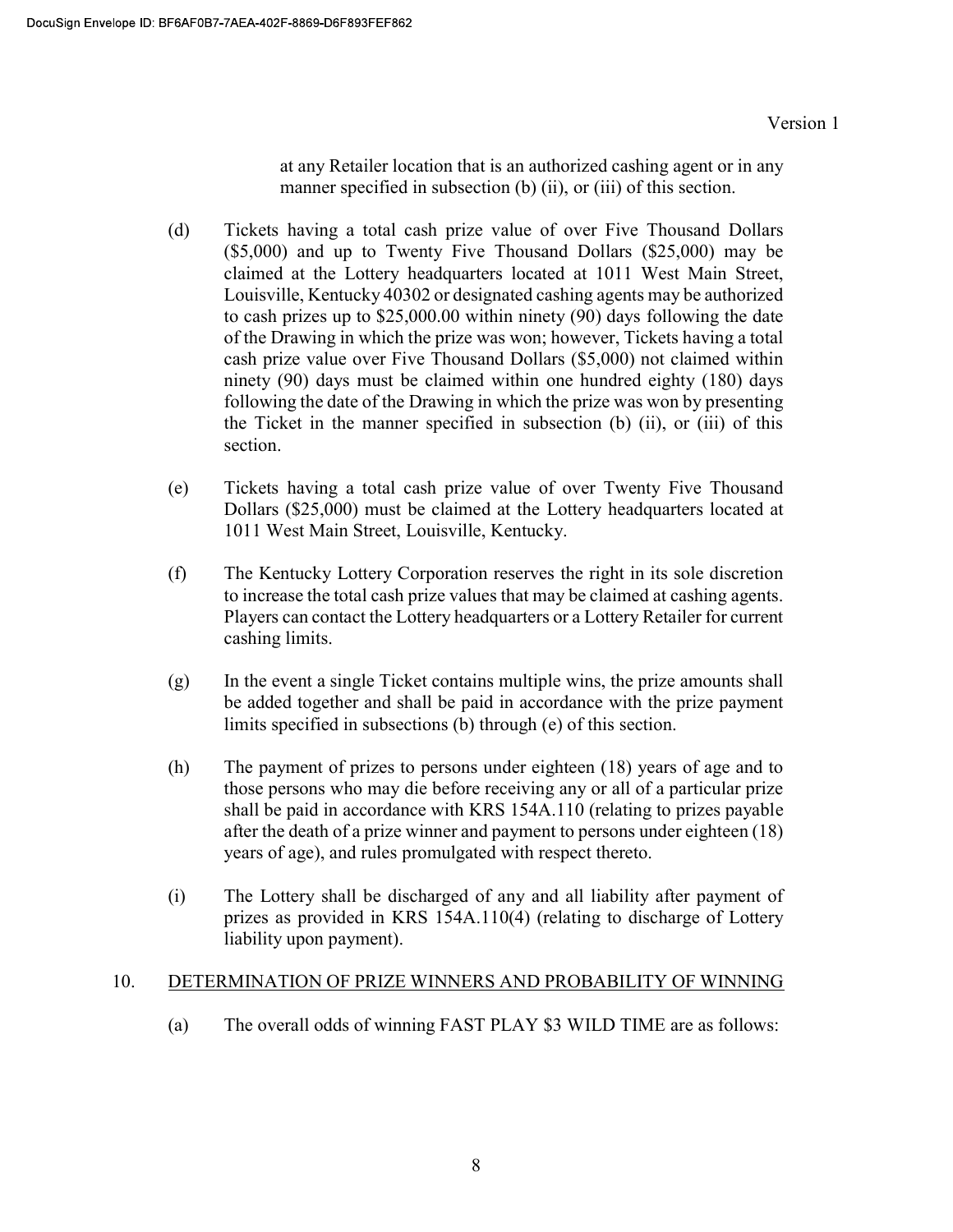| Prize                          | <b>Estimated Odds</b> |  |  |
|--------------------------------|-----------------------|--|--|
| Rolling<br>Jackpot<br>$(30\%)$ | 1:240,000.00          |  |  |
| \$2,000.00                     | 1:120,000.00          |  |  |
| \$1,000.00                     | 1:60,000.00           |  |  |
| \$500.00                       | 1:48,000.00           |  |  |
| \$250.00                       | 1:17,143.00           |  |  |
| \$200.00                       | 1:14,118.00           |  |  |
| \$100.00                       | 1:9,600.00            |  |  |
| \$50.00                        | 1:6,000.00            |  |  |
| \$25.00                        | 1:828.00              |  |  |
| \$20.00                        | 1:267.00              |  |  |
| \$15.00                        | 1:114.00              |  |  |
| \$10.00                        | 1:69.00               |  |  |
| \$8.00                         | 1:34.00               |  |  |
| \$6.00                         | 1:17.00               |  |  |
| \$5.00                         | 1:14.00               |  |  |
| \$3.00                         | 1:10.00               |  |  |
| Overall Odds                   | 1:3.48                |  |  |

- (b) The overall prize payout for FAST PLAY \$3 WILD TIME is 67.03%.
- (c) The FAST PLAY \$3 WILD TIME prizes will be replenished in the prize structure automatically when each prize is won. If the Rolling Jackpot is won on any Fast Play game, the Estimated Jackpot shall be reduced by the percentage of the jackpot won (which depends on the price point of the Fast Play game). If the Estimated Jackpot falls below \$10,000, the Estimated Jackpot shall reset to \$10,000. Odds remain the same for each player for each tier and all prize tiers are available for every player.
- (d) The number of Prize Categories and the allocation of prize money among the Prize Categories may be changed at the discretion of the President and Board of Directors. Such change shall be announced by public notice.

# 11. UNCLAIMED PRIZE MONEY

All prize money on winning Kentucky FAST PLAY \$3 WILD TIME Tickets may be retained by the President for payment to the person entitled thereto. In the event no claim or redemption is made within one hundred eighty days (180) days of the purchase date printed on the Ticket, the prize money shall be deposited and paid out in accordance with KRS 154A.110(3).